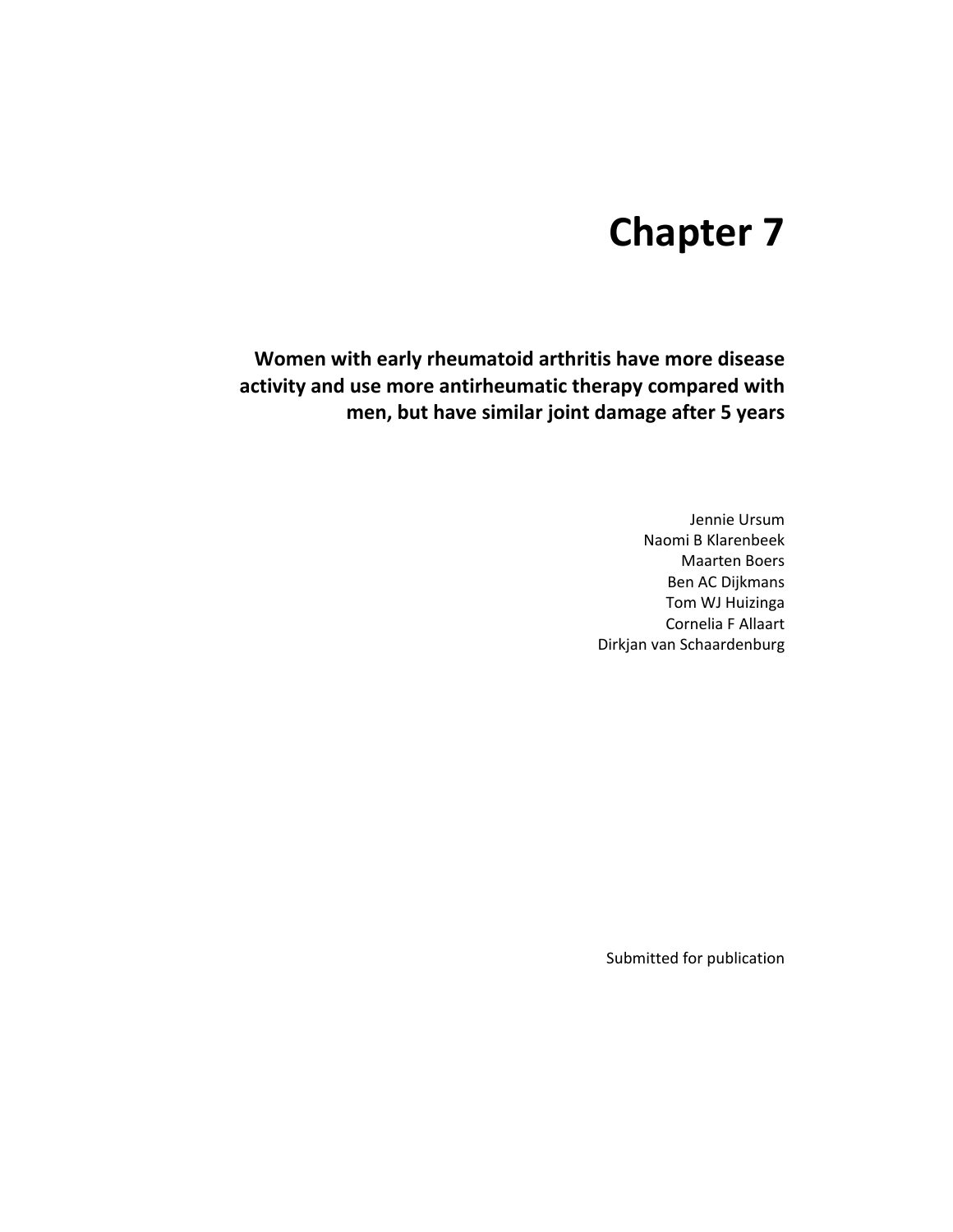# **Abstract**

**Objective.** To determine whether there are sex differences in patients with early rheumatoid arthritis (RA) concerning disease activity, functional status, radiographic damage and the use of medication.

**Methods.** In patients from the early arthritis clinic of the Jan van Breemen Institute (EAC-JBI), who fulfilled the 1987 ACR-criteria for RA at baseline and had 5 years follow-up, the disease activity score (DAS), functional status (health assessment questionnaire, HAQ) and annual radiographic progression rate were compared between women and men, corrected for potential confounders. The same analysis was performed on the 5-year data of the two initial monotherapy groups of the BeSt trial in early RA.

**Results.** Women were younger than men (mean(sd) 55(14) vs. 58(14) years, p=0.01 in EAC-JBI; 53(13) vs. 57(13), p=0.05 in BeSt). Women reported higher pain levels than men and had a higher mean DAS. In the EAC-JBI, the mean HAQ was higher in women. The annual radiographic progression of women and men was similar in both cohorts. These results did not change after correction for potential confounders. The median (interquartile range) number of used DMARDs was higher in women than in men (2(1-3) vs.1(1-2), p=0.02 in EAC-JBI; 3(2-4) vs. 2(1-4), p=0.007 in BeSt).

**Conclusion.** Women with early RA have a higher disease activity score, more functional impairment and receive more medication than men, whereas the radiographic progression rate is similar between the sexes. Women experience a higher burden of disease. The fact that women receive more medication may offset a possibly more severe disease course in women.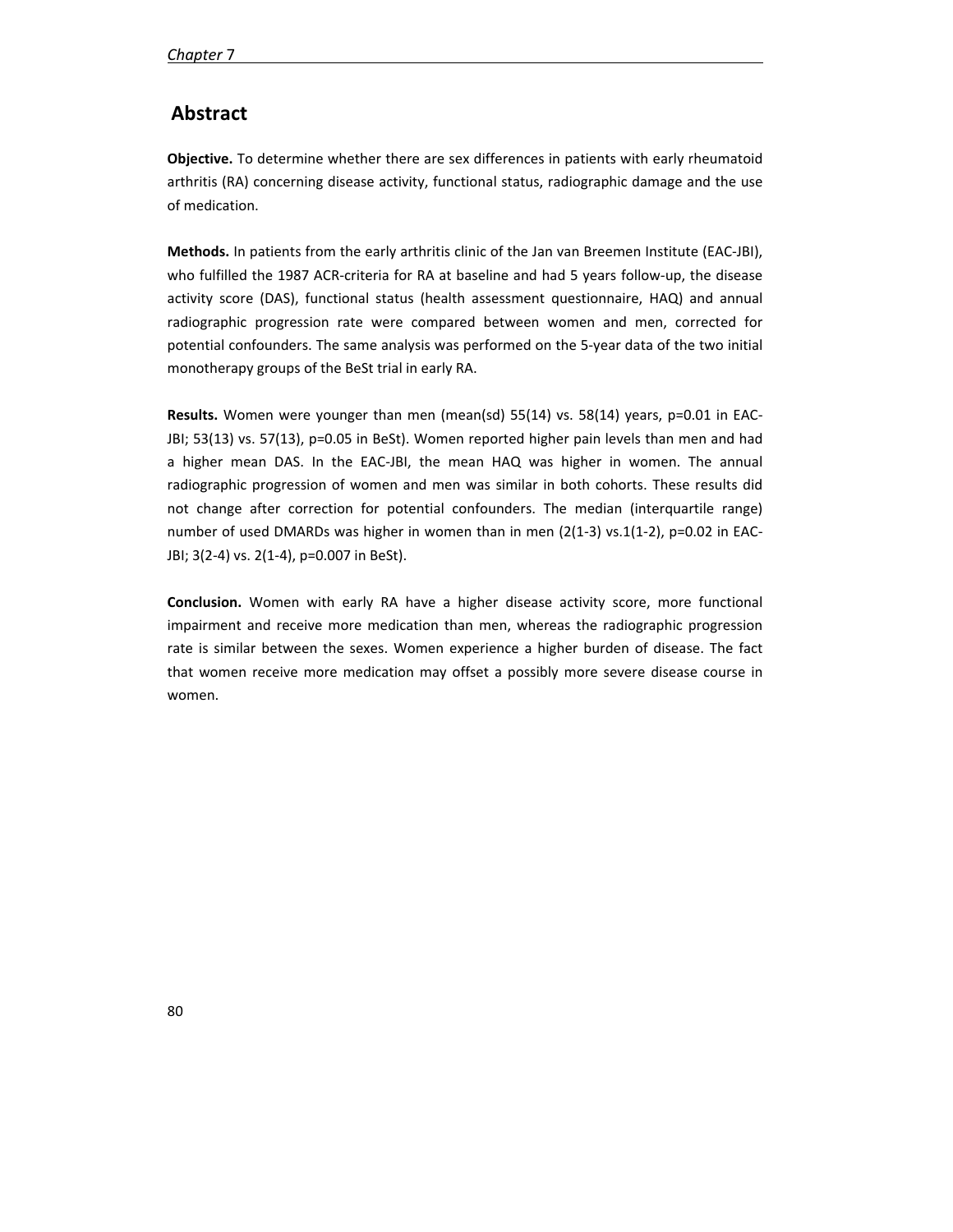# **Introduction**

The effect of sex on the incidence and course of rheumatoid arthritis (RA) is complex. The incidence of RA is higher in women than in men at younger ages, $^{1,2}$  resulting in more women being affected, with a younger mean age. There is debate about whether female sex is a marker of a more severe disease course.<sup>2-5</sup> Disease severity is often measured using disease activity as a process marker, and functional status or radiographic damage as an outcome marker. When assessing these domains, the intensity of antirheumatic therapy should also be taken into account, since this has become a powerful prognostic factor.  $6,7$ 

Disease activity is often measured by the disease activity score based on 28 joints (DAS28).<sup>8</sup> This score is composed of both objective and disease-perception parameters. The swollen joint count (SJC) and the erythrocyte sedimentation rate (ESR) are objective elements. In men compared with women, both higher, lower and similar mean baseline SJC values have been reported.<sup>5,9-11</sup> Women on average have a higher ESR compared with men, and for both sex values increase with age,<sup>12</sup> although ESR increases more progressively with age in men.<sup>13</sup> The other two components of the DAS28, tender joint count (TJC) and visual analogue scale of general health (VASGH), are elements of disease-perception, mostly reported to be higher in women.<sup>5,10,14,15</sup> Pain perception is affected by sex: healthy females exhibit a significantly lower mean pressure pain threshold.<sup>16-18</sup> Several cross-sectional studies found a higher mean DAS in women compared with men, both in early and established RA, $5,11,15,19-21$  with one exception of a similar DAS between men and women. $^{14}$ 

Functional status is mostly reported to be worse for women compared with men. In (early) RA patients a higher total health assessment questionnaire  $(HAQ)^{22,23}$  score in women during up to eight years was reported.<sup>5,11,14,15,20,24</sup> Differences between sex in HAQ scores should be interpreted with caution, however, since men intend to overestimate their functional abilities.<sup>25</sup> Additionally, the aforementioned higher pain pressure threshold in men<sup>17,26</sup> and their greater muscle strength has a major impact on physical function.<sup>27</sup>

Because RA starts at a younger age in females, this results in a longer average exposure to inflammation compared with males of the same age, $^{2,28}$  with possibly more radiographic damage. Whether the female sex truly is a prognostic factor for radiographic damage is not clear. There are reports of more frequent erosive disease in men than in women<sup>29</sup> as well as of more in women than in men, $30-32$  but most studies have found a similar radiographic progression rate for females and males.<sup>5,15,20,33-35</sup>

Since women have a higher disease activity than men, women might also need more intense treatment. Indeed, one study showed that women switched disease modifying anti-rheumatic drugs (DMARD) more frequently during the first year compared with men<sup>20</sup>, and in the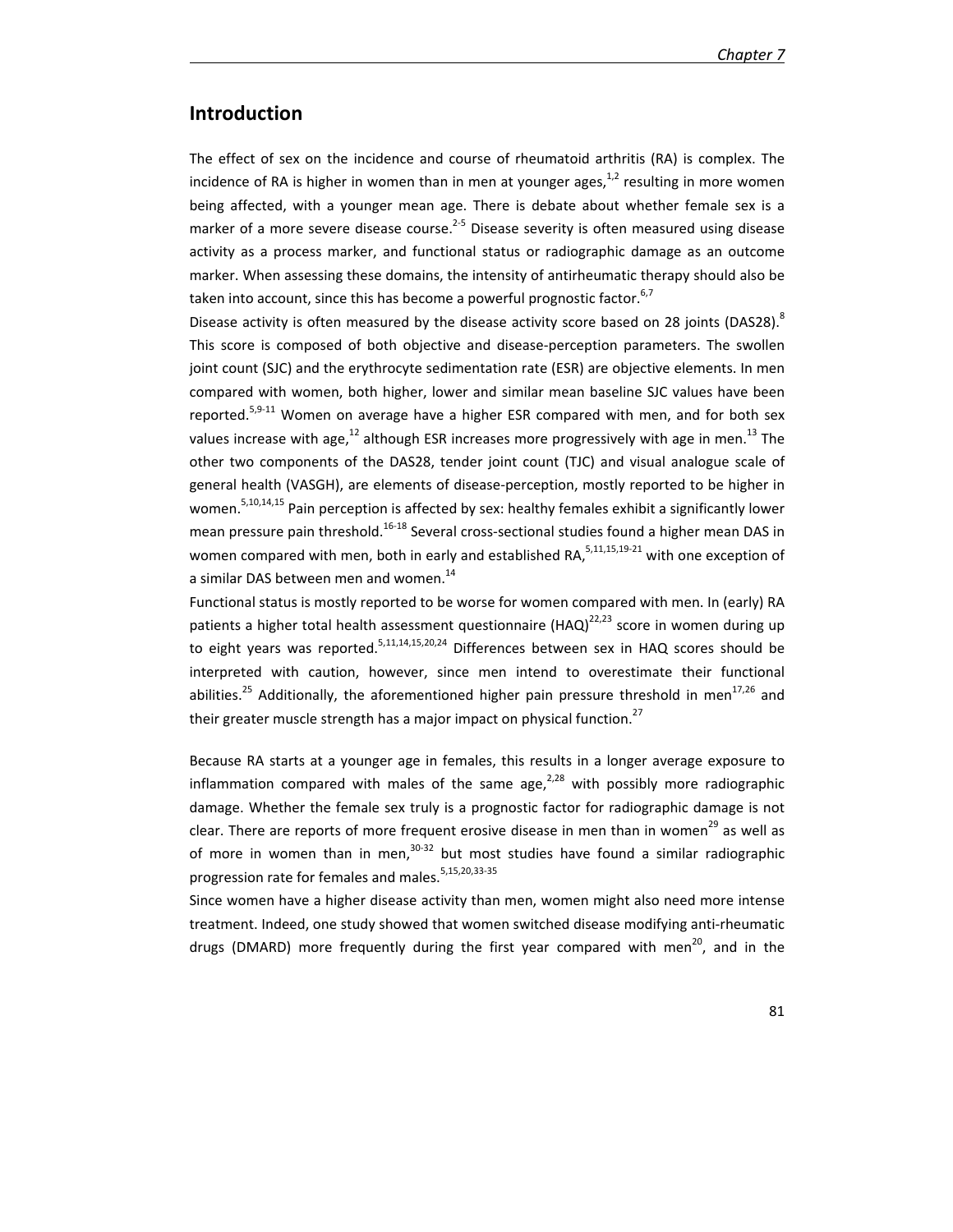Norwegian NOR-DMARD study the average number of DMARDS was higher in women compared with men.<sup>2</sup>

In conclusion, it is not yet clear whether women have a more severe disease course compared with men. Apparent differences in disease activity between the sexes may be caused by differences in physiology as is seen in the ESR, or by a difference in pain perception. Measurements of functional status by questionnaires may be hampered by different physical activity patterns between the sexes. Radiologic damage would thus seem to be the best parameter to determine any difference in outcome between the sexes, but such a comparison needs to take possible differences in therapy into account. The aim of the present study is to determine whether there are sex differences concerning disease activity, functional status, radiographic damage and the use of antirheumatic medication in two cohorts of patients with early RA.

## **Patients and Methods**

## **Patients**

The first cohort consisted of patients with early arthritis, who were included in the Early Arthritis Cohort (EAC) of the Jan van Breemen Institute. Since 1995, this cohort includes all new patients of 18 years and older with arthritis of two or more peripheral joints and less than three years symptom duration. Exclusion criteria are prior treatment with DMARDs and a diagnosis of crystal synovitis, osteoarthritis or spondylarthropathy. For the present study all patients were selected who fulfilled the 1987 ACR criteria for  $RA^{36}$  at baseline. Annual followup data up from a minimum of a baseline visit to a maximum of five years were used from the period 1995-2007. Treatment of these patients was generally with initial monotherapy, according to the opinion of the rheumatologist.

The second cohort comprised the two initial monotherapy groups of the BeSt study: sequential monotherapy and step-up combination therapy. The BeSt study is a multicenter randomized trial of four different treatment strategies in patients with early active RA of less than two years duration.<sup>37</sup> The two other arms of the BeSt study consisted of initial combination therapy, and therefore were considered unfit for comparison with the patients of the EAC-JBI. The inclusion period of the BeSt study was 2000-2002. Thirty-four patients of the JBI-EAC participated in the BeSt trial and were assigned only to the BeSt cohort for the present study. Treatment in the BeSt study was dictated by protocol, and changes in therapy could be made at three-monthly assessments. The next treatment step was made if the disease activity score (DAS, 44 joint score) 38 was more than 2.4. For both cohort studies the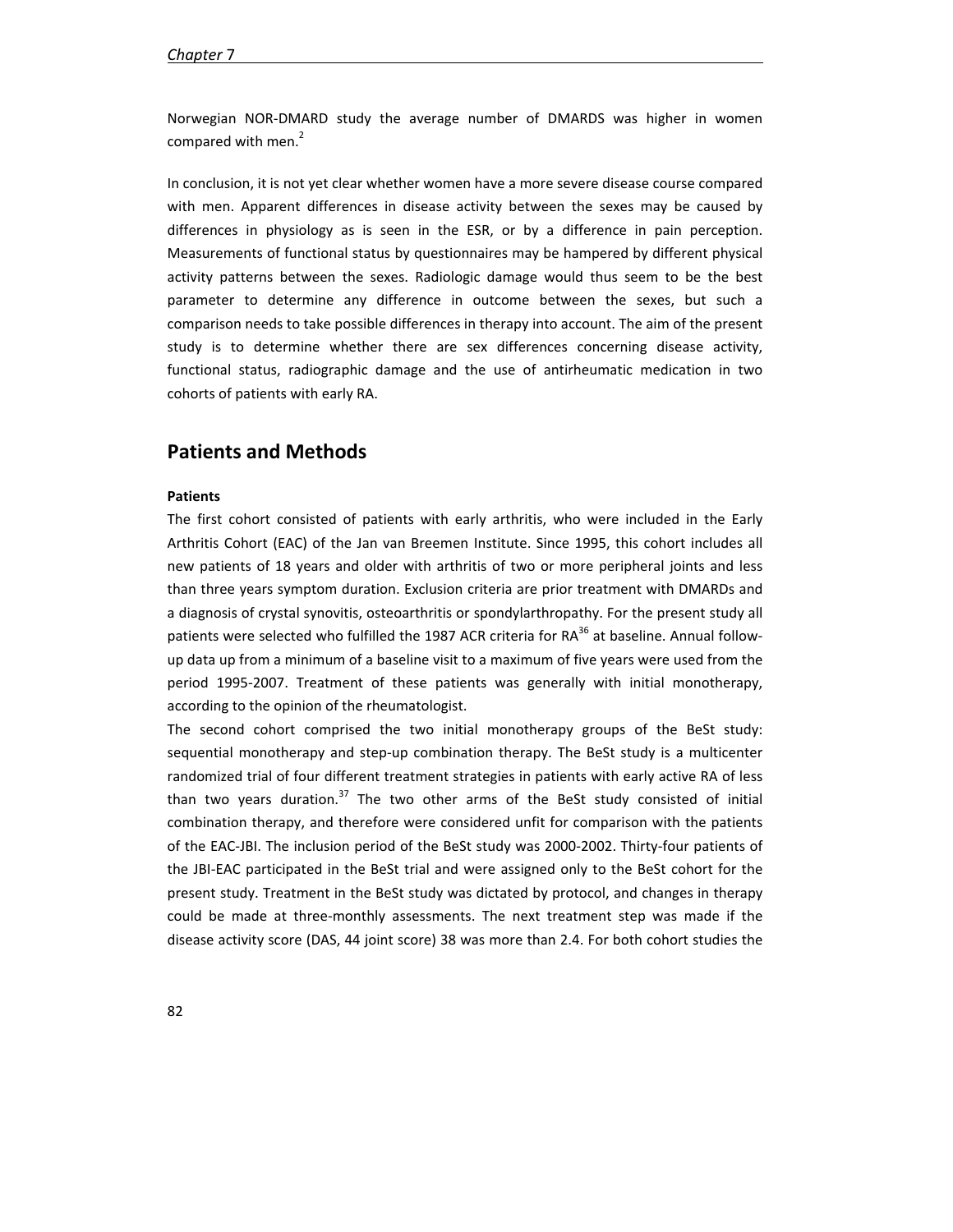local ethics committee approved the study protocol, and all patients gave their written informed consent.

## **Patient characteristics**

In both cohorts, the following patient characteristics were collected at baseline: demographic data, symptom duration, bodymass index (BMI), tender and swollen joint count, laboratory values disease activity score based on 28 joints (DAS28) $^8$  or on 44 joints, functional status assessed with the Dutch version of the Health Assessment Questionnaire [HAQ]22,23. The use of DMARDs was collected from chart review. During follow-up the DAS and HAQ were performed three-monthly in the BeSt study; in the EAC-JBI three-monthly in the first year, sixmonthly in the second year and annually thereafter. And the radiographic damage on annual radiographs of hands and feet was assessed with the Sharp/Van der Heijde Score (SHS).39 In the EAC-JBI two experienced rheumatologists, who were blinded to the other variables, with an interreader intraclass correlation coefficient (ICC) of 0.95, each performed part of the scoring, with known time sequence. In the BeSt study, annual radiographs of baseline and year 1-2-3-4-5 were scored in one session per patient by two independent readers, blinded to treatment allocation, patient identity and in random time sequence. Mean score of the two readers was used in the analysis. The interreader ICC for the year 0 to year 5 interval was 0.98.

#### **Analysis**

Baseline characteristics were compared between males and females using Student's t-test, Mann-Whitney U test or the chi square test, as appropriate. In order to take the varying length of follow-up in the EAC-JBI into account, for the outcome measures DAS and HAQ the area under the curve (AUC) was calculated and divided by the total time of follow-up (AUC-DAS, AUC-HAQ). The annual progression rate of the radiographic damage was determined by performing a linear regression for each patient, in this way the varying length of follow-up was taken into account. The same analysis was used for the 5-year data of the two initial monotherapy groups of the BeSt study.

Linear regression was used to assess the association between sex (women were coded '1' men were coded '0' ) and the outcomes AUC-DAS and the natural logarithm of AUC-HAQ (to approach normality), corrected for follow-up duration, potential confounders at baseline and the number of used DMARDs. The beta's of the AUC-HAQ were back-transformed as displayed in the results. Logistic regression analysis was performed to assess the association between sex (women coded '1' and men '0' )and the radiographic status (dichotomised in no (0) progression or a progression rate >0), again corrected for potential confounders and the number of used DMARDs.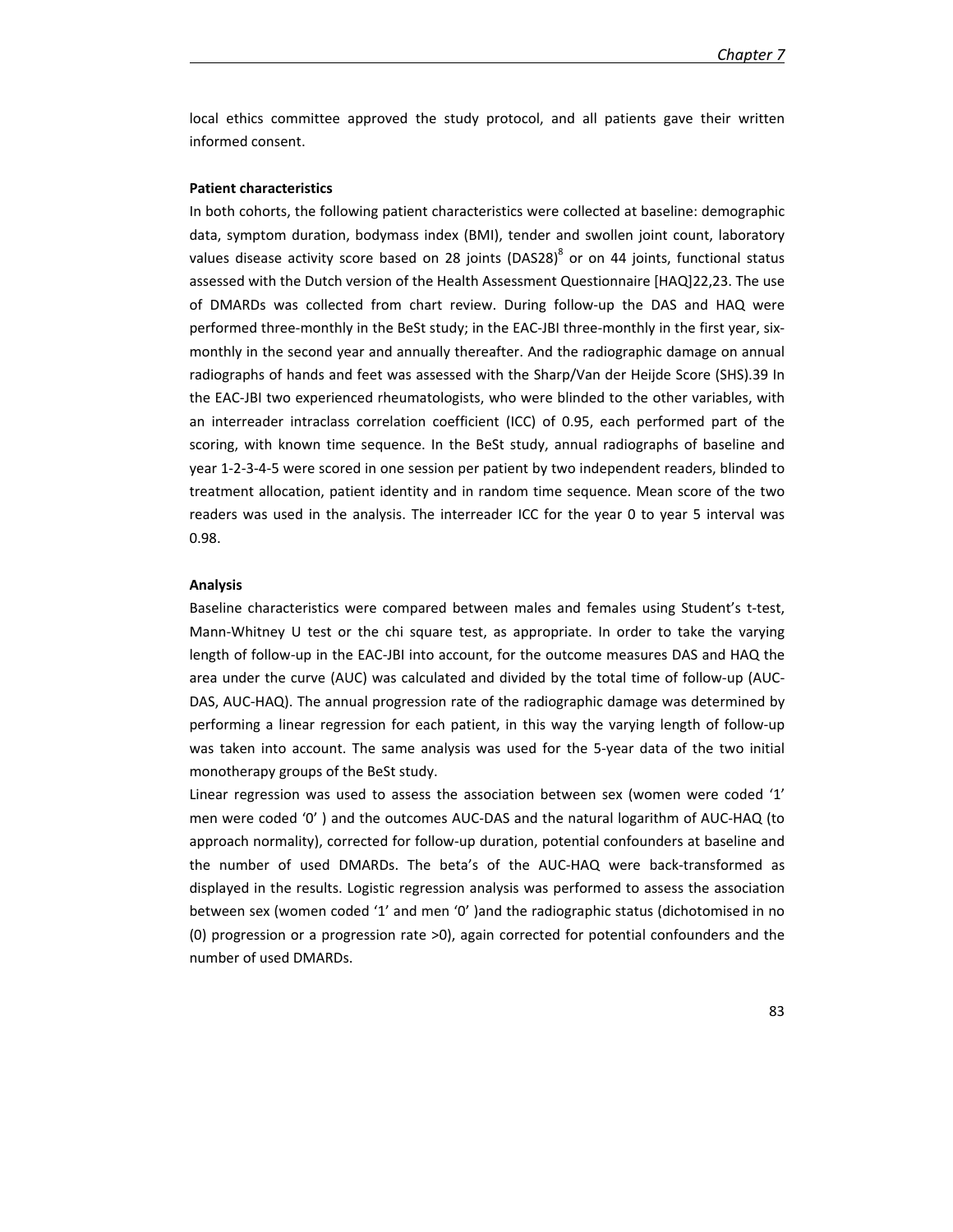First sex was added to the models. Then, baseline characteristics were added one by one and if it caused >10% change in the beta of the variable sex it was classified as a confounder. Then, a multivariable model was built by adding the identified confounders in order to retrieve the best model. This was performed for each outcome measure (DAS\_AUC, HAQ-AUC, radiographic progression rate).

## **Results**

## **Characteristics EAC-JBI cohort**

680 patients from the EAC-JBI were included, 69% were female. At baseline women on average were a few years younger, had more tender joints, and less swollen joints compared with men (table 1). Women on average had a worse general health and more pain. Disease activity was higher and functional status worse in women compared with men. Of the laboratory measurements only CRP was higher in men. DMARDs used by the patients in descending order of frequency and sometimes in combinations were (% women vs. % men): methotrexate (72 vs. 65%), sulphasalazine (45 vs. 40%), prednisone (26% vs 27%) hydroxychloroquine (24 vs. 15%), infliximab (7 vs. 3%), leflunomide (6 vs. 4%), ciclosporine (4 vs. 2%), adalumimab (4 vs. 2%), etanercept (3 vs. 3 %), intramuscular gold (3 vs. 2%), azathioprine (2 vs. 2 %), cyclosphosphamide and rituximab (both <1% in women and men). 216 patients completed five years of follow-up (32%). The mean follow-up duration was 2.9 years (SD 1.8). The percentage females remained 70% during follow-up. The reasons for patients not reaching five years follow-up (n=464) were: included less than five years before n=216 (32%), remission n=20 (3%), changed diagnosis n=7 (1%), moved n=34 (5%), deceased n=27 (4%), patient´s choice to not longer visit the research nurse n=106 (16%), lost to followup n= 54 (8%).

## **Characteristics BeSt**

In total, 247 patients were randomized to treatment groups 1 and 2 of the BeSt study, of whom 70% were female. As in the EAC-JBI, women were younger than men at inclusion, had a higher disease activity score with more tender joints, a higher VAS general health, and a higher HAQ score (table 1). In contrast to the EAC-JBI, the number of swollen joints, VAS pain and CRP was not significantly different between men and women. In addition, symptom duration tended to be shorter and the proportion of patients with antibodies to citrullinated proteins or peptides (ACPA) and IgM rheumatoid factor (IgM-RF) tended to be lower among females in BeSt. The type and amount of DMARDs used by the patients in the BeSt study were described earlier.40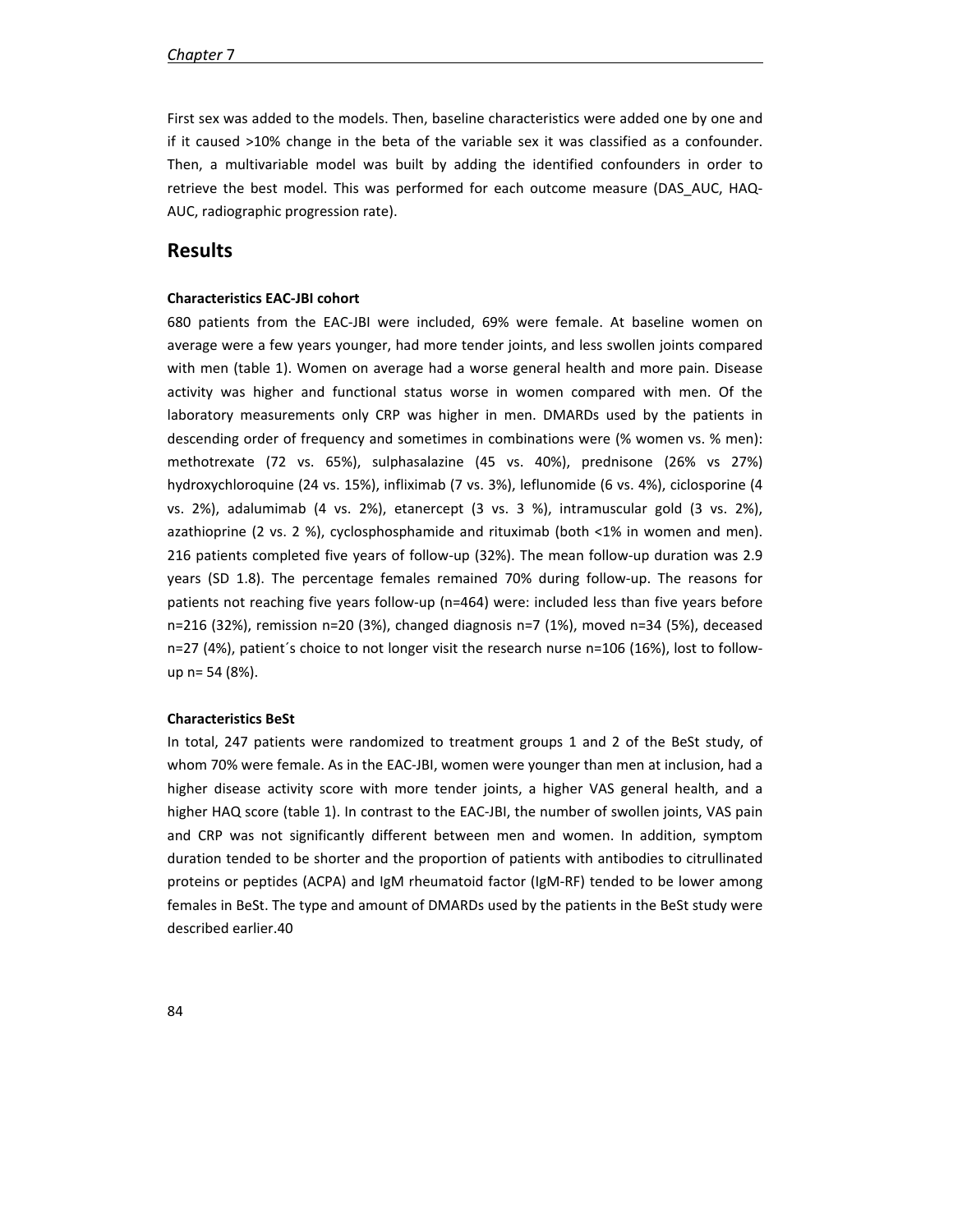205 patients completed five years of follow-up (83%). The withdrawals did not influence the sex distribution. Patients terminated the study earlier due to the following reasons: patient's choice n=23 (9%), deceased n=6 (2%), changed diagnosis n=5 (2%), other reasons n=8 (3%).

|                                     | <b>EAC-JBI</b> |                            |        | <b>BeSt</b>   |                |        |
|-------------------------------------|----------------|----------------------------|--------|---------------|----------------|--------|
| <b>Characteristics at</b>           | Female         | Male                       | P      | Female        | Male           | P      |
| baseline                            | $(n=464)$      | $(n=215)$                  |        | $(n=172)$     | (n=75)         |        |
| Age, years <sup>a</sup>             | 55(14)         | 58 (14)                    | 0.01   | 53(13)        | 57 (13)        | 0.03   |
| Symptom duration <sup>c</sup>       | $20(11-31)$    | 19 (11-31)                 | ns     | $29(15-56)$   | $20(12-39)$    | ns     |
| <b>BMI</b>                          | 26(5)          | 26(4)                      | ns     | 26(5)         | 26(3)          | ns     |
| TJC28 <sup>c</sup>                  | $7(3-10)$      | $4(2-8)$                   | < 0.01 | $12(7 - 17)$  | $11(7 - 17)$   | ns     |
| <b>Ritchie Articlular Index</b>     |                |                            |        | 15 (10 - 20)  | $12(9-16)$     | < 0.01 |
| SIC28 <sup>c</sup>                  | $8(5-12)$      | $9(5-14)$                  | 0.05   | $10(7 - 15)$  | $11(8-15)$     | ns     |
| SJC44                               |                |                            |        | $13(10-20)$   | $15(10-18)$    | ns     |
| VAS general health, mm <sup>a</sup> | 57 (23)        | 51 (25)                    | 0.01   | 54 (19)       | 48 (20)        | 0.02   |
| Laboratory values                   |                |                            |        |               |                |        |
| ESR, $mm/1st hourc$                 | 26 (15-44)     | $31(16-46)$                | ns     | $40(23-58)$   | $33(18-55)$    | ns     |
| CRP, $mg/L^b$                       | 16(3)          | 22(3)                      | 0.01   | $20(8 - 50)$  | $26(9-68)$     | ns     |
| IgM-RF positivity, %                | 51             | 53                         | ns     | 62            | 73             | ns     |
| ACPA positivity, %                  | 57             | 60                         | ns     | 56            | 68             | ns     |
| Disease activity                    |                |                            |        |               |                |        |
| DAS28 <sup>a</sup>                  |                | $5.32(1.18)$ 4.98 $(1.17)$ | < 0.01 | 6.12(0.95)    | 5.79(0.96)     | 0.05   |
| DAS44                               |                |                            |        | 4.62 (0.90)   | 4.26(0.70)     | < 0.01 |
| <b>Functional status</b>            |                |                            |        |               |                |        |
| HAQ <sup>a</sup>                    | 1.30(0.75)     | 1.09(0.74)                 | < 0.01 | 1.48(0.65)    | 1.23(0.60)     | < 0.01 |
| Radiograpic damage                  |                |                            |        | 4.0           | 5.0            |        |
| SHS <sup>c</sup>                    | $0(0-2)$       | $0(0-4)$                   | ns     | $(1.5 - 8.0)$ | $(1.5 - 10.0)$ | ns     |

| Table 1. Baseline characteristics of women and men in two cohorts of early RA |  |  |  |  |  |  |  |  |  |
|-------------------------------------------------------------------------------|--|--|--|--|--|--|--|--|--|
|-------------------------------------------------------------------------------|--|--|--|--|--|--|--|--|--|

a) Mean (sd); b) Back transformed mean (sd); c) Median (IQR); ns = not significant.

BMI= Body Mass Index, TJS = tender joint count based on 28 or 44 joints, SJC = swollen joint count based on 28 or 44 joints, VAS = visual analogue scale, ESR= erythrocyte sedimentation rate, CRP = C-reactive protein, IgM-RF= IgM rheumatoid factor, ACPA= antibodies to citrullinated proteins or peptides, DAS = disease activity score, HAQ= health assessment questionnaire, SHS= Sharp-van der Heijde score.

### **Outcome measures**

In both cohorts the AUC-DAS in women was higher compared with men (DAS28 difference 0.42 in EAC-JBI and DAS44 difference 0.30 in BeSt (p=0.01); Table 2). The HAQ was significantly higher in women than in men of the EAC-JBI (0.72 versus 0.49; p<0.01); in BeSt the median AUC-HAQ was comparable for women and men. In both cohorts there was no statistically significant difference in the annual radiographic progression between women and men, although in BeSt there was a trend for a higher radiographic progression rate in men.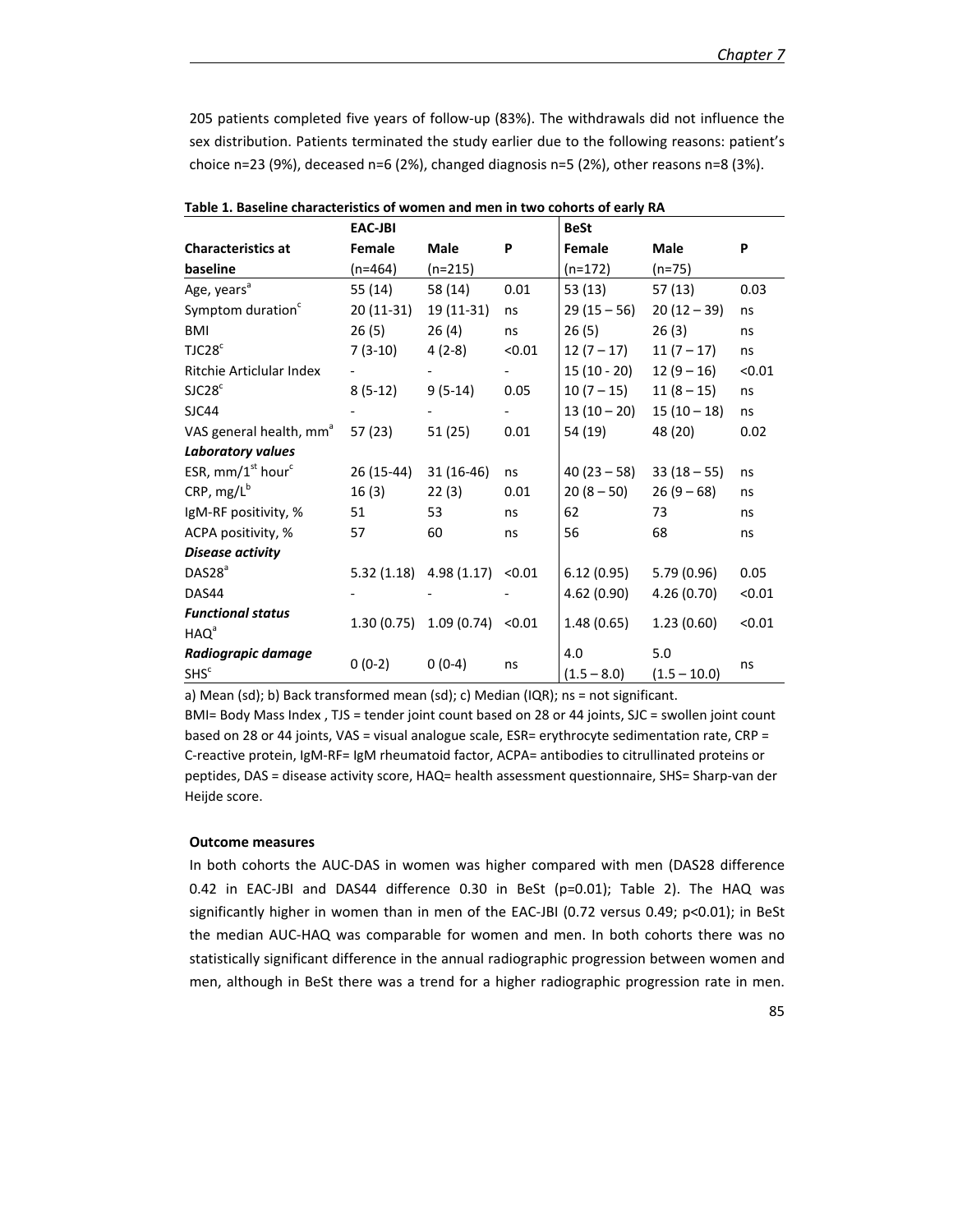The median number of DMARDs was higher in women than in men in both cohorts: 2 versus 1 (p=0.02) in EAC-JBI en 3 versus 2 in BeSt (p<0.01).

|                                                 | <b>EAC-JBI</b>                     |                         |        | <b>BeSt study</b>                |                         |        |  |
|-------------------------------------------------|------------------------------------|-------------------------|--------|----------------------------------|-------------------------|--------|--|
|                                                 | (Follow-up duration up to 5 years) |                         |        | (All patients 5 years follow-up) |                         |        |  |
|                                                 | Women                              | P <sup>1</sup><br>Men   |        | Women                            | Men                     | $P^2$  |  |
|                                                 | $n = 464$                          | $n = 215$               |        | $n = 173$                        | $n = 74$                |        |  |
| $DAS28^{\overline{\dagger}}$                    | 3.69(1.31)                         | 3.27(1.48)              | < 0.01 |                                  |                         |        |  |
| $DAS44$ <sup>+</sup>                            |                                    |                         |        | 2.32(0.78)                       | 2.02<br>0.80)           | < 0.01 |  |
| $HAQ^*$                                         | 0.72<br>$(0.22 - 1.16)$            | 0.49<br>$(0.30 - 1.00)$ | < 0.01 | 0.58<br>$(0.25 - 0.99)$          | 0.60<br>$(0.29 - 1.03)$ | 0.45   |  |
| SHS,<br>progression rate<br>$(b)$ <sup>#*</sup> | 0.48<br>$(0-2.28)$                 | 0.57<br>$(0.00-2.79)$   | 0.8    | 0.29<br>$(0-2.12)$               | 0.76<br>$(0-3.33)$      | 0.07   |  |
| Number of used<br>DMARDs <sup>#</sup>           | $2(1-3)$                           | $1(1-2)$                | 0.02   | $3(2-4)$                         | $2(1-4)$                | < 0.01 |  |

**Table 2. Characteristics during follow-up of women and men in two early RA cohorts**

 $^{\dagger}$ mean (SD),  $^{\dagger}$ median (IQR) \*n=543 in EAC-JBI,p $^{\dagger}$ =women vs. men EAC-JBI, p $^{\dagger}$ = women vs. men BeSt. DAS = disease activity score, HAQ= health assessment questionnaire, SHS= Sharp-van der Heijde score, DMARD = disease modifying anti-rheumatic drugs

Univariable linear regression results showed that females in the EAC-JBI cohort had on average a 0.46 (95% CI: 0.27-0.66) points higher DAS28 than males. A similar pattern was seen in the BeSt cohort (outcome DAS44, beta gender 0.34 (95% CI: 0.15 – 0.54)). After correction for potential confounders at baseline and follow-up time (table 3), the association between female gender and DAS was less strong, but remained statistically significant in both cohorts (EAC-JBI beta 0.32 (95% CI: 0.16 – 0.48); BeSt beta 0.20 (95% CI: 0.02 – 0.37).

While in EAC-JBI female gender was associated with higher HAQ scores beta 1.50 (95% CI: 1.20- 1.88; p<0.01, the back transformed beta means a 1.5 times higher HAQ for women compared to men), no association between gender and HAQ was observed in BeSt (beta = 1.16 (95% CI: 0.88- 1.54) p= 0.29). After correction for potential confounders at baseline and follow-up time (table 4) the association between gender and HAQ remained statistically significant in EAC-JBI, (beta =1.46 (95% CI: 1.17-1.83)), while in the BeSt cohort still no significant association was observed (beta = 0.95 (95% CI: 0.72-1.26)).

No association between gender and the presence/absence of radiographic progression was found in the logistic regression analysis (EAC-JBI: OR = 0.94 (95% CI: 0.66-1.35) and BeSt: OR = 0.70 (95% CI: 0.37 – 1.31)), also not after correcting for potential confounders (Table 5). In all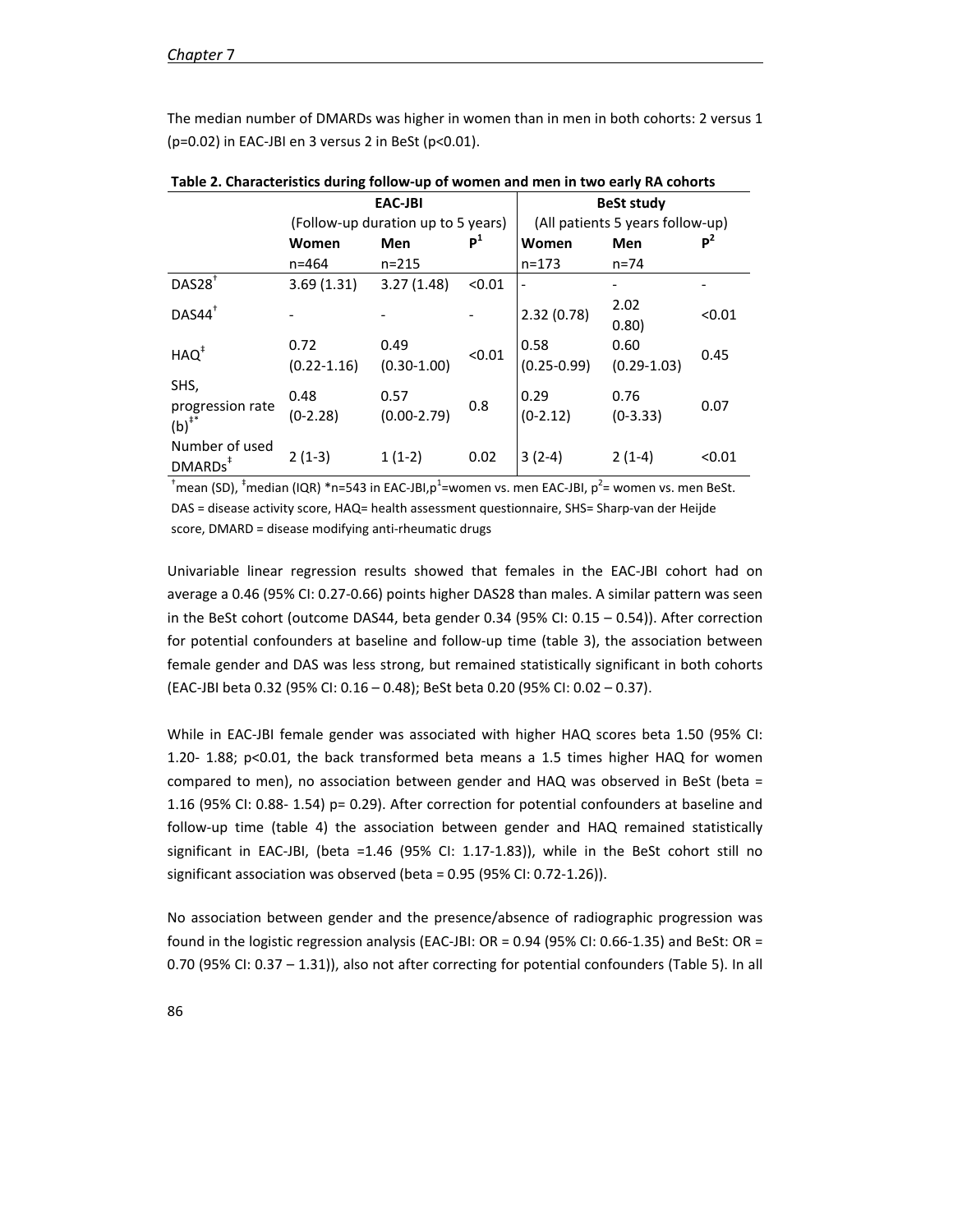three models the number of used DMARDs did not alter the association between gender and the outcomes and was therefore omitted from the analyses.

|                          | <b>EAC-JBI</b> |                  |        | <b>BeSt study</b> |                  |        |  |
|--------------------------|----------------|------------------|--------|-------------------|------------------|--------|--|
|                          | <b>Beta</b>    | (95%CI)          | р      | <b>Beta</b>       | (95%CI)          | р      |  |
| Sex                      | 0.32           | $(0.16 - 0.48)$  | < 0.01 | 0.20              | $(0.02 - 0.37)$  | 0.03   |  |
| Follow-up time           | $-0.24$        | $(-0.28; -0.20)$ | < 0.01 | $-0.28$           | $(-0.35; -0.21)$ | < 0.01 |  |
| Age                      | 0.01           | $(0.01 - 0.17)$  | < 0.01 | $\overline{a}$    |                  |        |  |
| TJC28                    | 0.05           | $(0.04 - 0.07)$  | < 0.01 | $\overline{a}$    |                  |        |  |
| Ritchie Articlular Index |                |                  |        | 0.03              | $(0.02 - 0.04)$  | < 0.01 |  |
| HAQ score                | 0.29           | $(0.18 - 0.40)$  | < 0.01 | 0.19              | $(0.05 - 0.23)$  | < 0.01 |  |
| <b>ACPA positive</b>     |                |                  |        | 0.19              | $(0.02 - 0.36)$  | 0.03   |  |
| <b>BMI</b> at baseline   |                |                  |        | 0.04              | $(0.02 - 0.06)$  | < 0.01 |  |

**Table 3. Linear regression analysis showing the association between sex and DAS28 / DAS corrected for baseline characteristics and follow-up time**

TJC28= tender joint count basen on 28 joints, HAQ= health Assesment Questionaire, ACPA= antibodies to citrullinatedproteins or peptides, BMI= Body Mass Index

| Table 4. Linear regression analysis showing the association between gender and HAQ, |
|-------------------------------------------------------------------------------------|
| corrected for baseline characteristics and follow-up time                           |

|                          | EAC-JBI             |        | <b>BeSt study</b>            |        |
|--------------------------|---------------------|--------|------------------------------|--------|
|                          | <b>Beta (95%CI)</b> | р      | <b>Beta (95%CI)</b>          | р      |
| Gender                   | $1.46(1.17-1.83)$   | < 0.01 | $0.95(0.72 - 1.26)$          | 0.71   |
| Follow-up time           | $0.92(0.87 - 0.98)$ | 0.01   | $0.86(0.78-0.99)$            | < 0.01 |
| Age                      | $1.01(1.00-1.02)$   | < 0.01 |                              |        |
| Ritchie Articlular Index |                     |        | $1.05(1.03-1.07)$            | < 0.01 |
| VAS general health       |                     |        | $1.01(1.00-1.02)$            | 0.01   |
| DAS <sub>28</sub>        | $1.23(1.11-1.33)$   | 0.01   | $\qquad \qquad \blacksquare$ |        |
| <b>CRP</b>               |                     |        | $1.00(1.00-1.00)$            | 0.32   |

VAS = visual analogue scale, DAS = disease activity score, CRP = C-reactive protein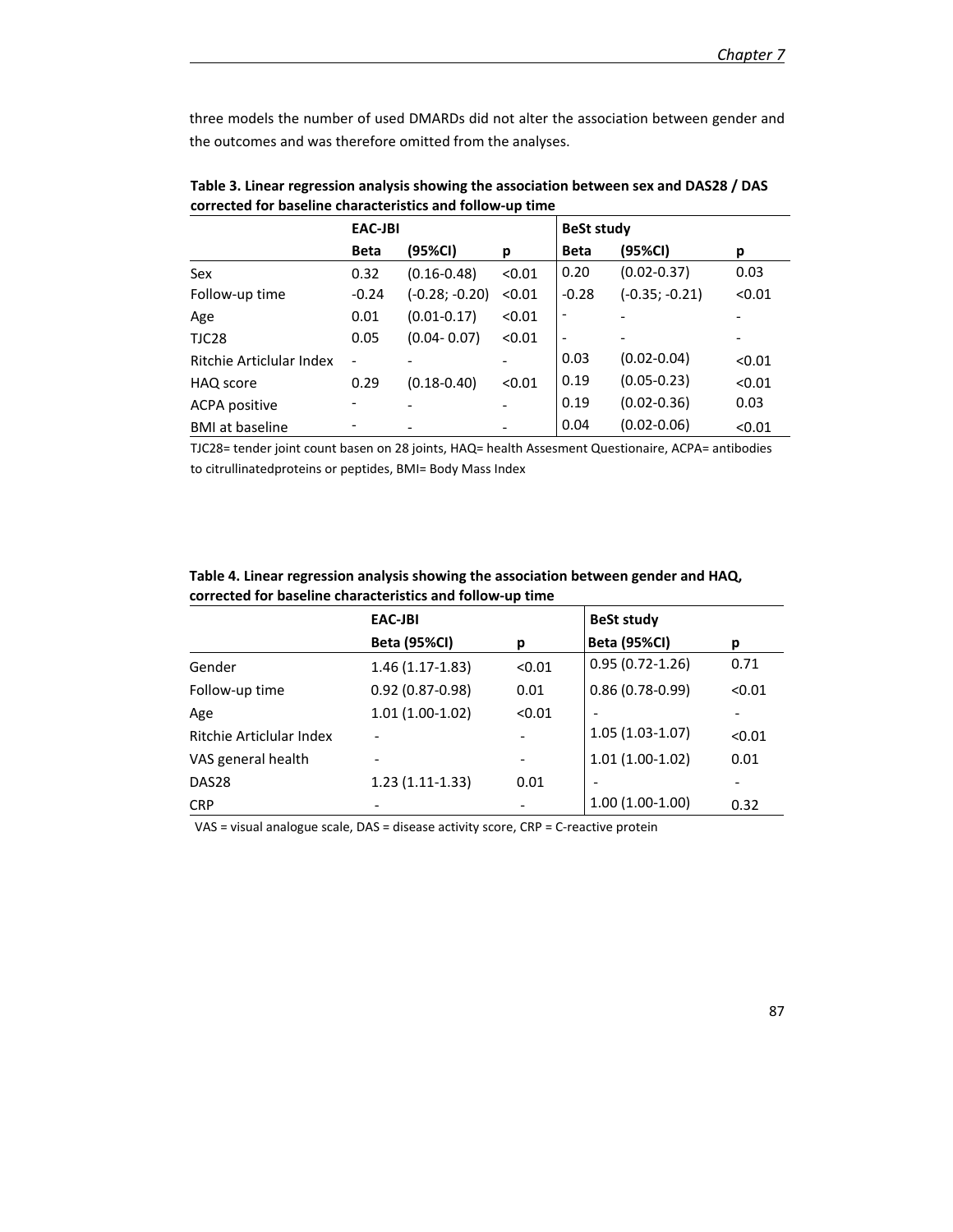|                          | <b>EAC-JBI</b> |                 |        | <b>BeSt study</b> |                 |        |
|--------------------------|----------------|-----------------|--------|-------------------|-----------------|--------|
|                          | <b>OR</b>      | (95%CI)         | р      | <b>OR</b>         | (95%CI)         | р      |
| Gender                   | 0.97           | $(0.61 - 1.52)$ | 0.88   | 1.05              | $(0.48 - 2.30)$ | 0.91   |
| Age                      | 1.03           | $(1.01 - 1.05)$ | < 0.01 | 1.03              | $(1.01 - 1.06)$ | 0.01   |
| Symptom duration         |                |                 |        | 1.01              | $(1.00-1.02)$   | 0.21   |
| TJC (28 joints)          | 0.94           | $(0.89 - 1.01)$ | 0.07   |                   |                 |        |
| Ritchie Articlular Index |                |                 |        | 0.98              | $(0.93 - 1.02)$ | 0.32   |
| VAS general health       | 0.99           | $(0.98 - 1.00)$ | 0.05   |                   |                 |        |
| DAS <sub>28</sub>        | 1.38           | $(0.94 - 2.02)$ | 0.10   |                   |                 |        |
| HAQ score                | 1.19           | $(0.82 - 1.73)$ | 0.35   |                   |                 |        |
| <b>CRP</b>               | 0.99           | $(0.99-1.00)$   | 0.05   | 1.01              | $(1.00-1.02)$   | 0.05   |
| <b>ACPA positive</b>     | 1.58           | $(1.03 - 2.42)$ | 0.04   | 4.09              | $(2.07 - 8.06)$ | < 0.01 |
| <b>BMI</b>               | 0.95           | $(0.91 - 1.00)$ | 0.04   |                   |                 |        |

**Table 5. Logistic regression analysis showing the association between gender and SHS progression yes/no corrected for baseline characteristics**

OR= odds ratio, TJC = tender joint count, VAS = visual analogue scale, DAS = disease activity score, HAQ= health assessment questionnaire, CRP = C-reactive protein, ACPA= antibodies to citrullinated proteins or peptides, BMI= Body Mass Index

# **Discussion**

This report on sex differences in two cohorts of patients with early RA shows a higher disease activity and (in one of the cohorts) functional disability in women compared with men, and comparable radiographic progression for both sexes, whereas DMARD use was higher in women.

The previous finding of a higher disease activity in women was confirmed<sup>5</sup>, even after correction for baseline differences between males and females and follow-up time. What causes the difference, when looking at separate components of the DAS? In the present study a trend towards a higher SJC in men was found. Earlier studies found both lower and higher SJC in women versus men, but the difference was generally small.<sup>11,14,18</sup> As women biologically have a higher ESR compared with men $^{12}$ , a difference in ESR would be expected. However, this result is not found in the present study nor at every follow-up measurement in other studies. $5,11$  It may indicate that men with RA have a relatively higher ESR compared with women, indicating more inflammation. TJC and VASGH were both found to be higher in women compared with men, as was reported before.<sup>5,9,11,18</sup> Both differences may at least in part be explained by a lower pain threshold in women.<sup>17</sup> In conclusion, when focusing on the separate components of the DAS score it seems that women mainly score higher on the subjective components of the DAS score.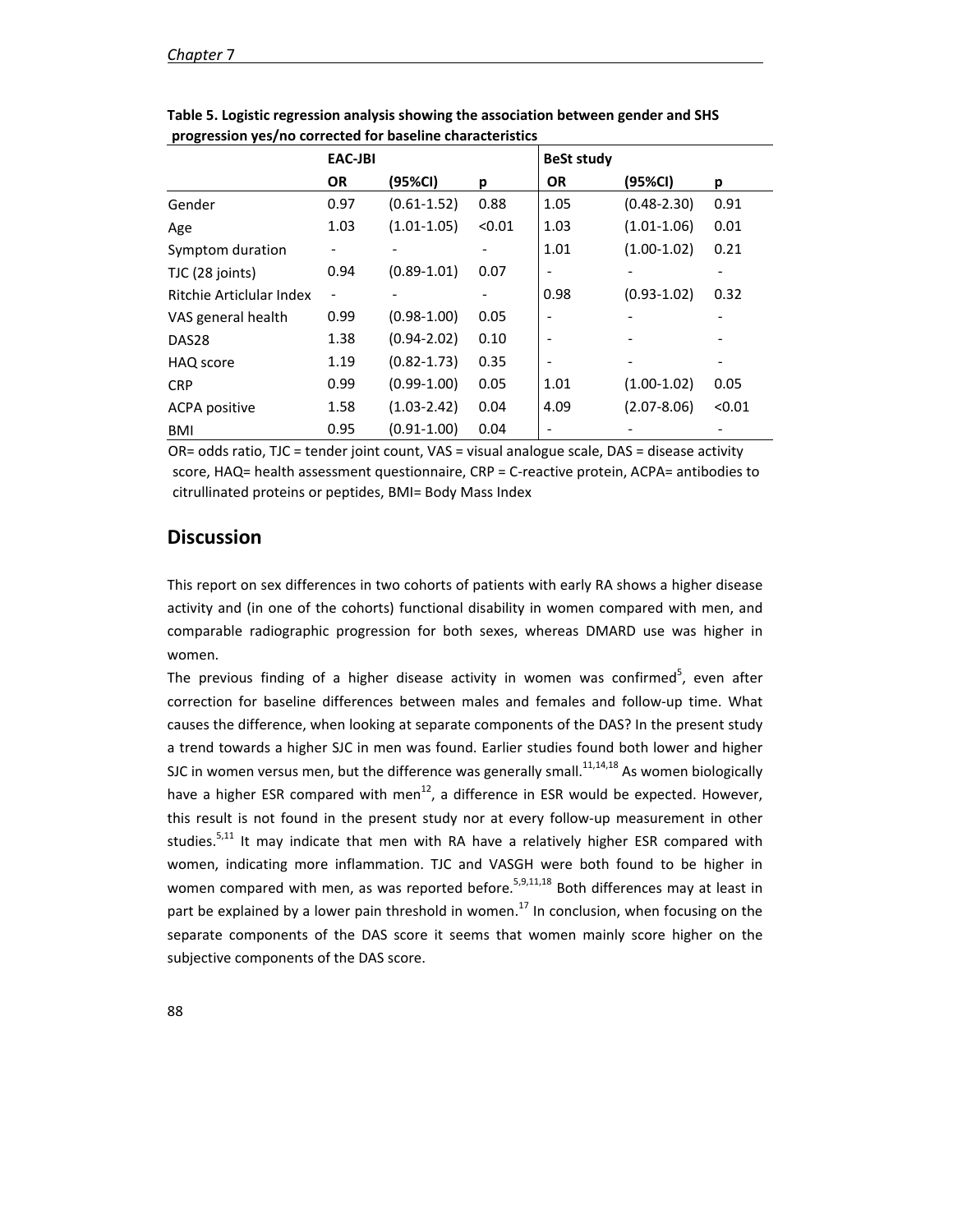Functional status tended to be worse for women in one of the cohorts, whereas earlier reports showed a worse functional status in women during two to eight years follow-up.<sup>5,14,15</sup> The absence of a difference in functional status between males and females in the BeSt study may in part be caused by the DAS-steered tight control treatment strategy. Overall, differences in functional status between men and women are difficult to interpret for physiological and psychological reasons, as was clarified in the introduction.

The radiographic progression rate was similar in women and men in the EAC-JBI, while in BeSt a trend was seen with higher rates for men compared with women. In the BeSt study the percentage ACPA positives is higher in men than in women, which is associated with more radiographic progression.<sup>41</sup> In the regression model radiographic progression rate was dichotomised into radiographic status (progression yes or no); no differences between women and men were found, which remained after correction for confounders at baseline. Contradictory results of sex as a prognostic factor for radiographic damage have been reported before. A number of studies with one to eight years of follow-up found similar radiographic progression, or sex was not a prognostic factor.<sup>5,15,20,35,42</sup> Three studies reported that female sex was a predictor for radiographic progression, independent of other risk factors.<sup>30-32</sup> Two of those used the Larsen score<sup>43</sup> instead of SHS,<sup>30,32</sup> which is a less sensitive method in an early stage of the disease, and the third was a cross sectional study.<sup>31</sup> This might explain some of the differences. Therefore, radiographic status does not seem to differ clearly between men and women with RA. However, in order to draw firm conclusions, the intensity of treatment needs to be taken into account.

Irrespective of whether treatment was guided according to the physician's preference (EAC-JBI) or based on DAS measurements (BeSt), women had more frequent treatment changes than men. The number of used DMARDS did not change the association between sex and radiographic progression, but in the EAC-JBI a slight association was found between radiographic progression rate and DMARD use, irrespective of sex [data not shown]. This can be interpreted as consistent with the physician's inclination to use more DMARDs in those patients who have more radiographic progression. In BeSt on the other hand, women have more DMARD use based on a higher disease activity (consistent with the protocol of DAS driven therapy), but men tend to have higher radiographic progression. The higher use of DMARDs in women may compensate for a possible tendency to a more severely damaging disease course in women. To achieve the lowest possible radiographic progression rate, men may need to be treated more intensively than women. As the disease activity is lower on average in men, the cut-off level of the DAS for a change of treatment may need to be set lower in men in the case of a DAS driven treatment setting. In the EAC-JBI cohort, which is based on routine care, the rheumatologists may take other factors into account beside the disease activity, resulting in similar radiographic progression.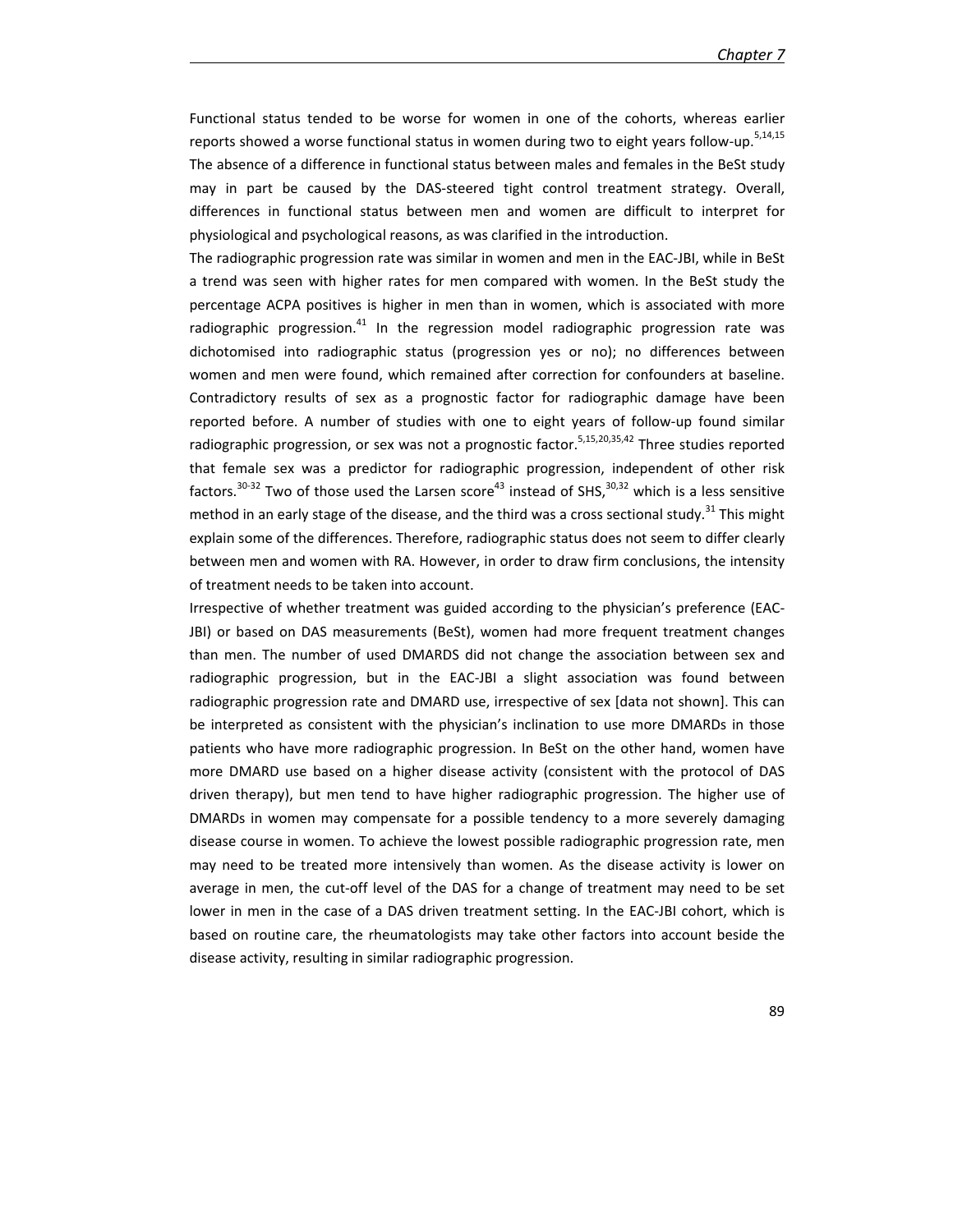In conclusion, women have a higher disease activity, worse functional status and use more medication than men, with the end result of similar scores for the objective outcome parameter of radiographic status. Additional other measures than medication may be needed to lower the higher burden of disease that is experienced by women.

### **Acknowledgments**

We thank dr. A.P.A Prins for scoring part of the radiographs of the EAC-JBI and V. van de Lugt and E. de Wit-Taen for collecting patient data in the EAC-JBI. We would like to thank all rheumatologists and trainee rheumatologists who enrolled patients in the BeSt study, drs. M. Güler-Yüksel for scoring the radiographs of the BeSt study and all research nurses of the participating centers for their contributions.

# **References**

- 1. Symmons DP, Barrett EM, Bankhead CR, Scott DG, Silman AJ. The incidence of rheumatoid arthritis in the United Kingdom: results from the Norfolk Arthritis Register. Br J Rheumatol 1994;33[8]:735-9.
- 2. Kvien TK, Uhlig T, Odegard S, Heiberg MS. Epidemiological aspects of rheumatoid arthritis: the sex ratio. Ann N Y Acad Sci 2006;1069:212-22.
- 3. van der Heijde DM, van Riel PL, van Rijswijk MH, van De Putte LB. Influence of prognostic features on the final outcome in rheumatoid arthritis: a review of the literature. Semin Arthritis Rheum 1988;17[4]:284-92.
- 4. Forslind K, Ahlmen M, Eberhardt K, Hafstrom I, Svensson B. Prediction of radiological outcome in early rheumatoid arthritis in clinical practice: role of antibodies to citrullinated peptides (anti-CCP). Ann Rheum Dis 2004;63[9]:1090-5.
- 5. Ahlmen M, Svensson B, Albertsson K, Forslind K, Hafstrom I. Influence of gender on assessments of disease activity and function in early rheumatoid arthritis in relation to radiographic joint damage. Ann Rheum Dis 2010;69[1]:230-3.
- 6. de Vries-Bouwstra JK, Goekoop-Ruiterman YP, Verpoort KN, Schreuder GM, Ewals JA, Terwiel JP et al. Progression of joint damage in early rheumatoid arthritis: association with HLA-DRB1, rheumatoid factor, and anti-citrullinated protein antibodies in relation to different treatment strategies. Arthritis Rheum 2008;58[5]:1293-8.
- 7. Combe B. Progression in early rheumatoid arthritis. Best Pract Res Clin Rheumatol 2009;23[1]:59-69.
- 8. Prevoo ML, van 't Hof MA, Kuper HH, van Leeuwen MA, van de Putte LB, van Riel PL. Modified disease activity scores that include twenty-eight-joint counts. Development and validation in a prospective longitudinal study of patients with rheumatoid arthritis. Arthritis Rheum 1995;38[1]:44- 8.
- 9. Hakkinen A, Kautiainen H, Hannonen P, Ylinen J, Makinen H, Sokka T. Muscle strength, pain, and disease activity explain individual subdimensions of the Health Assessment Questionnaire disability index, especially in women with rheumatoid arthritis. Ann Rheum Dis 2006;65[1]:30-4.
- 10. Leeb BF, Andel I, Sautner J, Fassl C, Nothnagl T, Rintelen B. The Disease Activity Score in 28 joints in rheumatoid arthritis and psoriatic arthritis patients. Arthritis Rheum 2007;57[2]:256-60.
- 11. Sokka T, Toloza S, Cutolo M, Kautiainen H, Makinen H, Gogus F et al. Women, men, and rheumatoid arthritis: analyses of disease activity, disease characteristics, and treatments in the QUEST-RA study. Arthritis Res Ther 2009;11[1]:R7.
- 12. Miller A, Green M, Robinson D. Simple rule for calculating normal erythrocyte sedimentation rate. Br Med J (Clin Res Ed) 1983;286[6361]:266.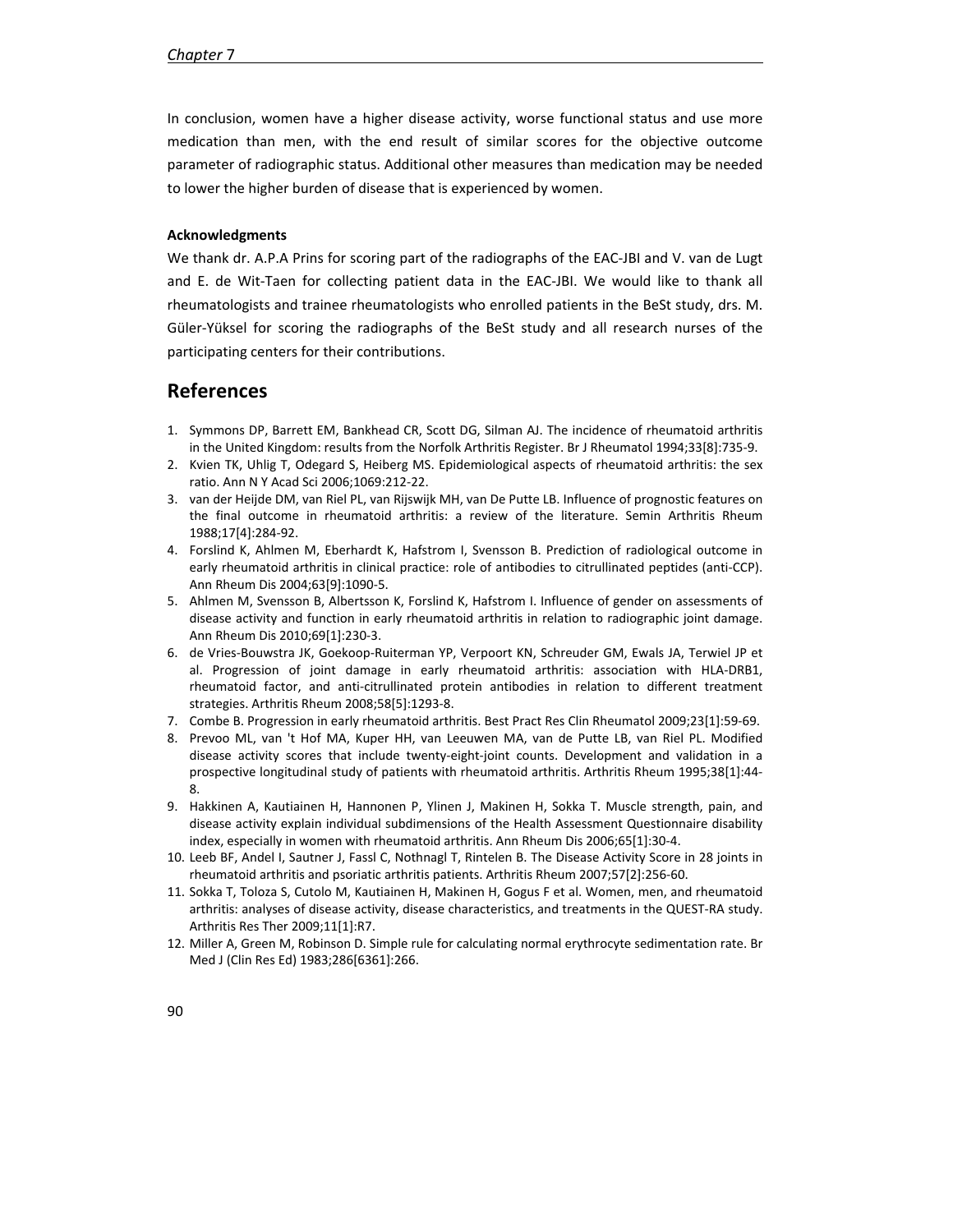- 13. Radovits BJ, Fransen J, van Riel PL, Laan RF. Influence of age and gender on the Disease Activity Score-28 (DAS28) in Rheumatoid Arthritis. Ann Rheum Dis 2007; Published online first 27 Oct 2007;doi:10.1136/ard.2007.079913.
- 14. Hallert E, Thyberg I, Hass U, Skargren E, Skogh T. Comparison between women and men with recent onset rheumatoid arthritis of disease activity and functional ability over two years (the TIRA project). Ann Rheum Dis 2003;62[7]:667-70.
- 15. Hafstrom I, Bala V, Albertsson K, Forslind K, Svensson B. Joint destruction in early rheumatoid arthritis over 8 years is similar in women and men despite apparently higher disease activity and poorer function in women. Ann Rheum Dis 2010.
- 16. Riley JL 3rd, Robinson ME, Wise EA, Myers CD, Fillingim RB. Sex differences in the perception of noxious experimental stimuli: a meta-analysis. Pain 1998;74[2-3]:181-7.
- 17. Chesterton LS, Barlas P, Foster NE, Baxter GD, Wright CC. Gender differences in pressure pain threshold in healthy humans. Pain 2003;101[3]:259-66.
- 18. Leeb BF, Haindl PM, Maktari A, Nothnagl T, Rintelen B. Disease activity score-28 values differ considerably depending on patient's pain perception and sex. J Rheumatol 2007;34[12]:2382-7.
- 19. Kuiper S, van Gestel AM, Swinkels HL, de Boo TM, da Silva JA, van Riel PL. Influence of sex, age, and menopausal state on the course of early rheumatoid arthritis. J Rheumatol 2001;28[8]:1809-16.
- 20. Tengstrand B, Ahlmen M, Hafstrom I. The influence of sex on rheumatoid arthritis: a prospective study of onset and outcome after 2 years. J Rheumatol 2004;31[2]:214-22.
- 21. Iikuni N, Sato E, Hoshi M, Inoue E, Taniguchi A, Hara M et al. The influence of sex on patients with rheumatoid arthritis in a large observational cohort. J Rheumatol 2009;36[3]:508-11.
- 22. Siegert CE, Vleming LJ, Vandenbroucke JP, Cats A. Measurement of disability in Dutch rheumatoid arthritis patients. Clin Rheumatol 1984;3[3]:305-9.
- 23. Bijlsma JW, Oude Heuvel CH, Zaalberg A. Development and validation of the Dutch questionnaire capacities of daily life (VDF) for patients with rheumatoid arthritis. J Rehab Sciences 1990;3[3]:71-4.
- 24. Thompson PW and Pegley FS. A comparison of disability measured by the Stanford Health Assessment Questionnaire disability scales (HAQ) in male and female rheumatoid outpatients. Br J Rheumatol 1991;30[4]:298-300.
- 25. van den Ende CH, Hazes JM, Le Cessie S, Breedveld FC, Dijkmans BA. Discordance between objective and subjective assessment of functional ability of patients with rheumatoid arthritis. Br J Rheumatol 1995;34[10]:951-5.
- 26. Leeb BF, Andel I, Leder S, Leeb BA, Rintelen B. The patient's perspective and rheumatoid arthritis disease activity indexes. Rheumatology (Oxford) 2005;44[3]:360-5.
- 27. Hakkinen A, Kautiainen H, Hannonen P, Ylinen J, Arkela-Kautiainen M, Sokka T. Pain and joint mobility explain individual subdimensions of the health assessment questionnaire (HAQ) disability index in patients with rheumatoid arthritis. Ann Rheum Dis 2005;64[1]:59-63.
- 28. Jawaheer D, Lum RF, Gregersen PK, Criswell LA. Influence of male sex on disease phenotype in familial rheumatoid arthritis. Arthritis Rheum 2006;54[10]:3087-94.
- 29. Weyand CM, Schmidt D, Wagner U, Goronzy JJ. The influence of sex on the phenotype of rheumatoid arthritis. Arthritis Rheum 1998;41[5]:817-22.
- 30. Fex E, Jonsson K, Johnson U, Eberhardt K. Development of radiographic damage during the first 5-6 yr of rheumatoid arthritis. A prospective follow-up study of a Swedish cohort. Br J Rheumatol 1996;35[11]:1106-15.
- 31. Belghomari H, Saraux A, Allain J, Guedes C, Youinou P, Le Goff P. Risk factors for radiographic articular destruction of hands and wrists in rheumatoid arthritis. J Rheumatol 1999;26[12]:2534-8.
- 32. Sanmarti R, Gomez-Centeno A, Ercilla G, Larrosa M, Vinas O, Vazquez I et al. Prognostic factors of radiographic progression in early rheumatoid arthritis: a two year prospective study after a structured therapeutic strategy using DMARDs and very low doses of glucocorticoids. Clin Rheumatol 2007;26[7]:1111-8.